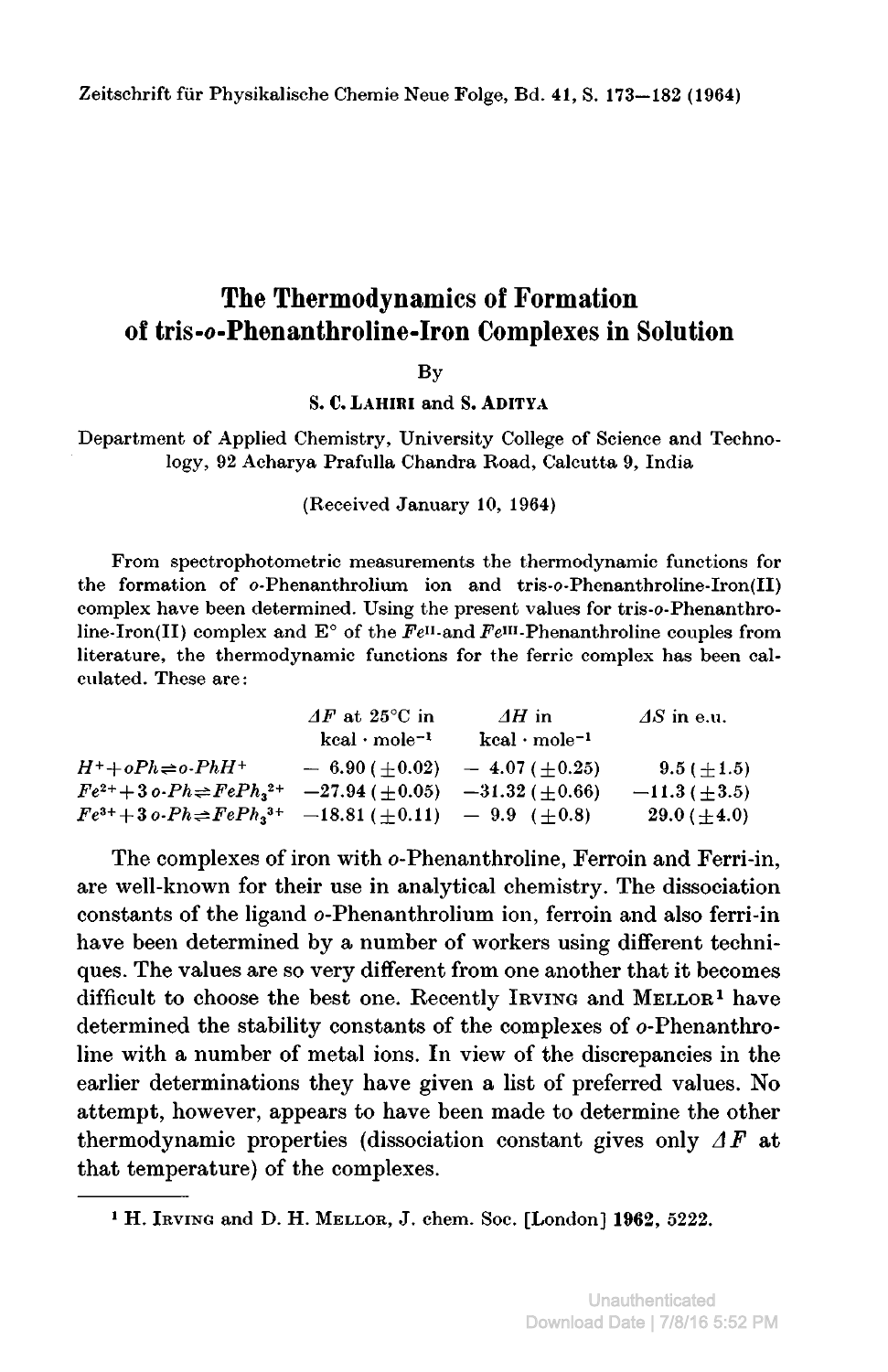NASANEN and UUSITALO<sup>2</sup>, using a glass and a  $Ag - AgCl$  electrode, have determined  $\Delta H$  and  $\Delta S$  for o-Phenanthrolium ion.

In the present communication, we report the  $\Delta H$  and  $\Delta S$  for ferroin, o-Phenanthrolium ion, and Ferriin. The stability constants of o-Phenanthrolium and ferroin have been determined spectrophotometrically at three different temperatures. As direct evaluation of the stability constant of Ferriin is not possible, for getting  $\Delta H$  and  $\Delta S$ for ferroin, we have used the data of GEORGE, HANANIA and IRVINE<sup>3</sup> who from the measurement of e.m.f's at different temperatures of Ferroin—Ferriin couple, report a value for  $\overline{S}_{\text{Ferrain}}$ ,

## Experimental

Ferrous-perchlorate was prepared by dissolving Ironwire (A.R.Riedel) in about .5 to .7M solution of perchloric acid (G.R.-E. Merck) in an atmosphere of Nitrogen. The iron-content was determined in the usual way with standard dichromate.

o-Phenanthroline perchlorate was prepared by direct weighing and dissolving o-Phenanthrolinehydrate (G.R.-E. Merck) in more than one equivalent of  $HClO<sub>4</sub>$ .

For the determination of dissociation constant of Phenanthrolium ion, Sodium-acetate—Acetic acid (Walpole4) buffers were used. All other chemicals were of reagent grade.

For the determination of dissociation constant of Phenanthrolium ion, the optical densities (o.d.) of various solutions of Phenanthrolium ion were measured in the u.v. and visible regions. No absorption was found to occur in the visible region.

The u.v. spectra of the anion and that of neutral molecule were measured in excess acid ( $HClO<sub>4</sub>$ ) solution and in excess alkali (NaOH) solution.

To ascertain the effect of different anions on Phenanthrolium ion, o.d. measurements of Phenanthroline in  $N/10$  HClO<sub>4</sub>,  $N/10$  HCl,  $N/10$  $H_2SO_4$  and  $N/10$   $CH_3COOH$  were made. The nature of the curves were same and the optical density at the peak did not change.

At first an approximate value of  $pK$  is obtained by measuring o.d. at different pH's at 255 m $\mu$  and 260 m $\mu$ , o.d's of ionic and molecular

<sup>4</sup> H. T. S. BRITTON, Hydrogen Ions Vol. I, Fourth Ed., p. 357, Van Nostrand Inc. N.Y., 1956.

<sup>2</sup> R. Nasanen and E. Uusitaxo, Soumen Kemistilehti, 29B, No. <sup>2</sup> (1956) 11.

<sup>&</sup>lt;sup>3</sup> P. GEORGE, G. I. H. HANANIA and D. H. IRVINE, J. chem. Soc. [London] 1959, 2548.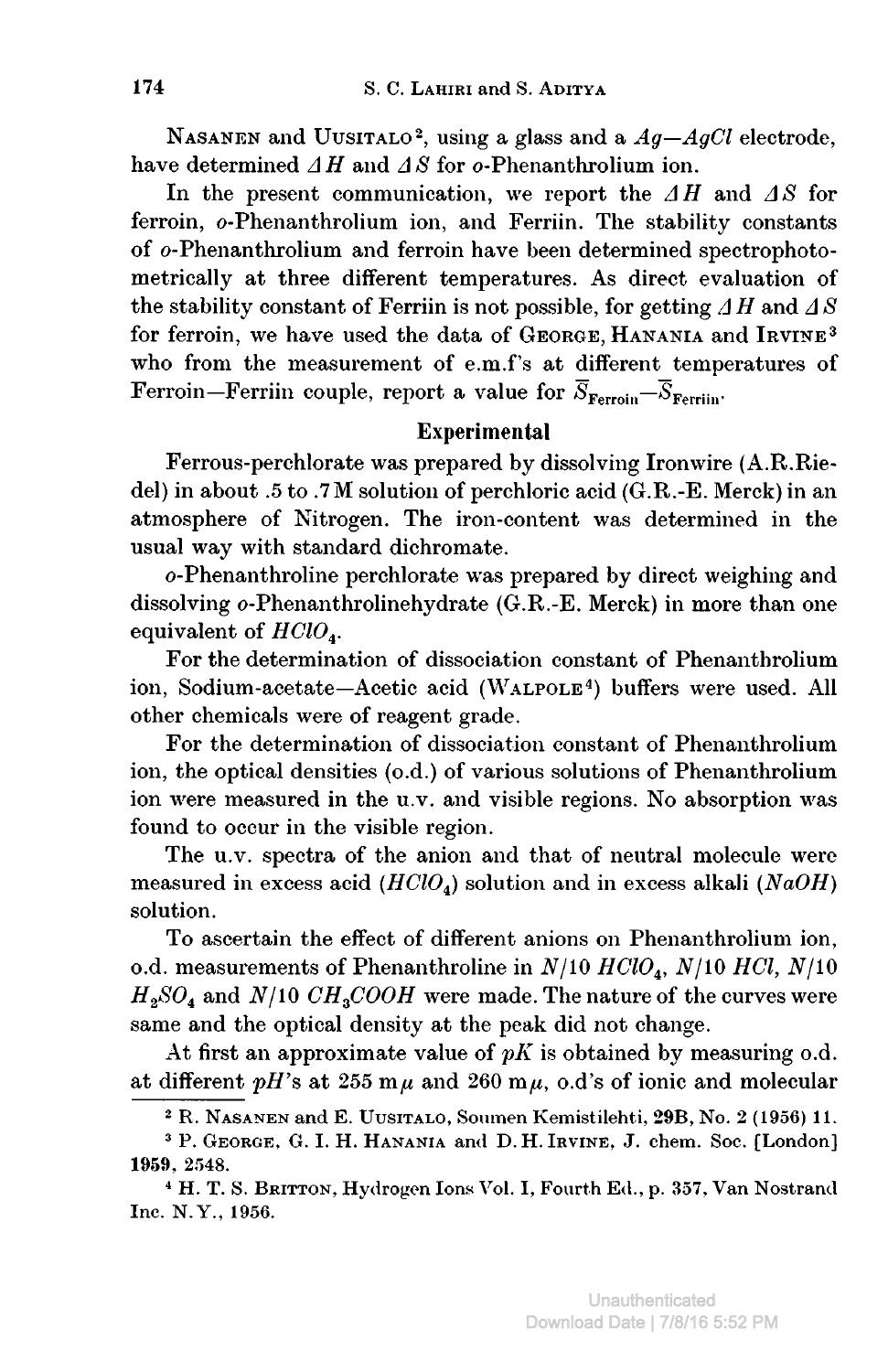species being known. This gave a value of  $pK$  about 4.8. For an accurate determination of pK the o.d's of o-Penanthroline (2  $\times$  10<sup>-5</sup>M) in a number of buffers with  $pH$ 's ranging from 4.4 to 5.4 and in  $N/10$  $HClO<sub>4</sub>$  and  $N/10$  NaOH were measured. The blank solutions were of the same composition as in the experimental solutions except o-Phenanthroline. Optical densities of the solutions were measured at three different temperatures, viz., 25°C, 33°C and 45°C and at wavelengths  $255 \text{ m}\mu$  and  $260 \text{ m}\mu$  with cells interchanged. Although cells were matched this was done to be sure that no error crept in due to the cell becoming dirty during the course of work.

No attempt has been made to determine the composition of the complex in the mixture since it was established by BLAU<sup>5</sup> that in Ferroin three Phenanthroline molecules were bound to  $Fe^{2+}$ ion. It was established by GOULD and VOSBURGH<sup>6</sup> that  $FePh^{2+}$  and  $FePh_2^{2+}$ were not present in spectrophotometrically detectable amounts. KOLTHOFF and co-workers<sup>7</sup> also report that  $FePh<sub>2</sub><sup>2+</sup>$  is very unstable and  $FePh^{2+}$  is formed only in presence of large excess of  $Fe^{2+}$  having a broad absorption maximum between 400 to 460 m $\mu$  and having no absorption in 510 to 520  $m\mu$  region and beyond.

The extinction coefficients,  $\varepsilon$ , of the Ferrous-orthophenanthroline complex were determined from the measurement of o.d's of solutions containing <sup>6</sup> to <sup>50</sup> fold excess of Phenanthroline to different amounts of  $Fe<sup>2+</sup>$  ion at those wavelengths. Under the condition the concentration of the complex could be taken equal to the Ferrous ion. This was further confirmed by the fact that for the same concentration of ferrous ion and 6 to 30 fold excess of o-Phenanthroline, the o.d. reading were same.

For the determination of stability constants, o.d's of solutions containing different amounts of Ferrous perchlorate and o-Phenanthroline perchlorate were measured. The  $pH$ 's ranged from 2.0 to 3.5. Measurements were made at 25°C, 33°C and 45°C respectively (where 33 °C represents average room temperature). Since " $\varepsilon$ " at 510 and  $520 \text{ m}\mu$  were known, concentrations of Ferroin could be determined from the o.d. of the mixtures.

Extinction coefficient measurements in presence of excess  $NaClO<sub>4</sub>$ concentrations as well as determinations of o.d. of solutions containing

<sup>ä</sup> F. Blau, Monatsh. 19 (1898) 666.

 $6$  R. K. GOULD and W. C. VOSBURGH, J. Amer. chem. Soc.  $64$  (1942) 1630.

 $7$  I. M. GOULD and W. C. VOSBURGH, 31. Amer. ehem. Soc. 04  $(1942)$  1030.<br>7 I. M. KOLTHOFF, D. L. LEUSSING and T. S. LEE, J. Amer. chem. Soc. 72 (1950) 2173.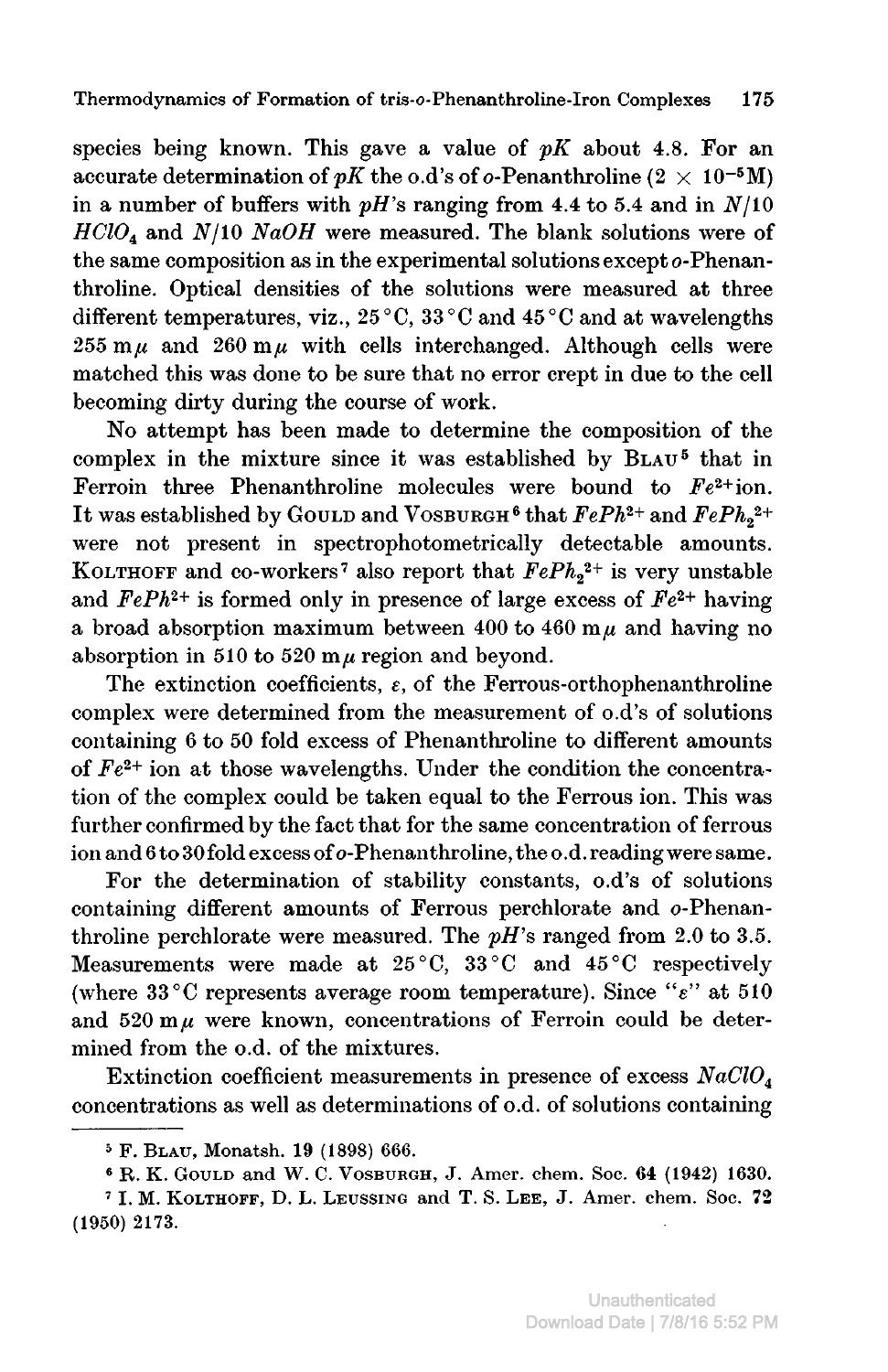$Fe(CIO<sub>4</sub>)<sub>2</sub>$  and o-Phenanthroline (10<sup>-3</sup>M) in high perchloric acid concentrations could not be performed as red-precipitates of ferrous-orthophenanthroline perchlorate were formed.

All optical density measurements were taken with <sup>a</sup> Beckmann-D.U. Quartz spectrophotometer fitted with thermostated cell-holder and the  $pH$ -measurements with a Cambridge-bench type  $pH$ -meter.

### Results

## Dissociation constant of Phenanthrolium ion

The thermodynamic dissociation constant  $K_T$  for the equilibrium,  $PhH^+ \rightleftharpoons Ph + H^+$  (where Ph is o-Phenanthroline) is represented by

$$
K_T = \frac{a_{Ph} \cdot a_{H}^+}{a_{PhH}^+} = \frac{c_{Ph} \cdot c_{H}^+}{c_{PhH}^+} \cdot \frac{f_{Ph} \cdot f_{H}^+}{f_{PhH}^+}
$$
(1)

or

$$
pK_T = pH + \log \frac{c_{PhH^+}}{c_{Ph}} + \log f_{PhH^+}
$$
 (2)

(Since  $Ph$  is uncharged)

This becomes,

$$
pK_T = pH + \log \frac{d - d_M}{d_1 - d} + \log f_{PhH^+}
$$
\n(3)

or

$$
pK_T = pK + \log f_{PhH^+}
$$
 (3a)

in case of  $o$ -Phenanthroline where  $d = o.d.$  of the mixture of ion and molecule at the analytical wavelength,

 $d_M =$  o.d. of the molecule at the same wavelength

and

 $d_1 = 0.d.$  of the ion at the same wavelength.

Since the  $pH$ 's of the buffer solutions are known and do not vary with temperature, thus from measurements of  $d_M$ ,  $d_1$  and  $d$  at different  $pH$ 's at the analytical wavelengths, the  $pK$  values can be calculated.

The thermodynamic values  $pK<sub>T</sub>$  were calculated using DEBYE-HÜCKEL limiting law as well as the DEBYE-HÜCKEL equation containing the ionic radius term taking  $a^{\circ} = 9A^{\circ}$  (the highest value of  $a^{\circ}$  from KOLTHOFF's data<sup>8</sup> on  $f_{PhH^+}$  for  $o$ -Phenanthroline ion using DEBYE-Hückel equation). These values are given in Table 1.

<sup>8</sup> T. S. Lee, I. M. Kolthoff and D. L. Leussing, J. Amer. ehem. Soc. <sup>70</sup> (1948) 2348.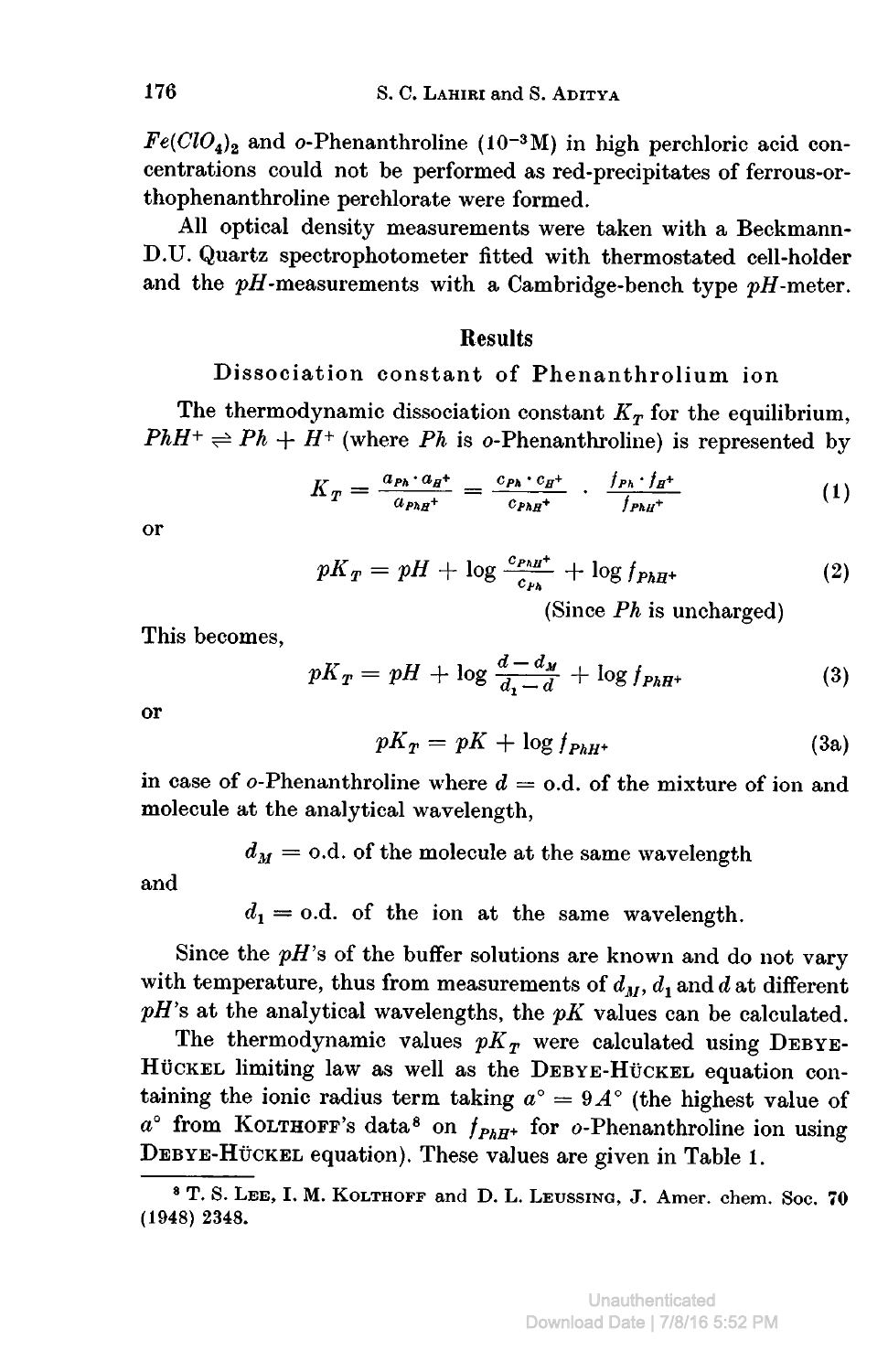#### Determination of Dissociation Constants of Ferroin

As was observed by KOLTHOFF<sup>8</sup> et al. Phenanthroline may be regarded as a monoacid-base and in  $pH$ 's less than 3, Phenanthroline is present mainly as  $PhH^+$ . The equilibrium between Ferroin and <sup>a</sup> strong acid may be represented as,

$$
FePh_3^{2+} + 3H^+ \rightleftharpoons Fe^{2+} + 3PhH^+.
$$
 (4)

Thus,

$$
K_a = \frac{a_{Fe^{2+}} \cdot (a_{PhH}^{\dagger})^3}{a_{FePh_3^{2+}} \cdot (a_H^{\dagger})^3} = \frac{(c_{Fe^{2+}}) (c_{PhH}^{\dagger})^3}{(c_{FePh_3^{2+}}) (c_H^{\dagger})^3} \cdot \frac{f_{Fe^{2+}} \cdot f_{PhH}^3}{f_{FePh_3^{2+}} \cdot f_H^3} \,. \tag{5}
$$

If  $f_{Fe^{**}} = f_{FePh,*}$  and  $f_{PhH^*} = f_{H^*}$ ,  $K_c$  becomes equal to  $K_a$ . But since PhH<sup>+</sup> is likely to have much larger size, it may be that  $f_{P^-H^+} \neq f_{H^+}$ which would need an accurate determination of  $f_{PhH^+}$ .

In order to avoid this, we have worked in solutions of  $\mu$  of the order of  $10^{-3}$ M, where it is reasonable to assume  $f_{Fe^{t+}} = f_{FePh}$ , and  $f_{PhH^+} = f_{H^+}$ . Thus  $K_c$  becomes equal to thermodynamic equilibrium constant  $K_a$ . In our experiments we get the activity of hydrogen ion from direct measurements. So the equation we use, will be :

$$
K_a = \frac{c_{Fe^{3+}} \cdot (c_{PhH} +)^3}{c_{FePh_3^{3+}} \cdot (a_H +)^3} \cdot f_{PhH^+}^3. \tag{6}
$$

The concentration of Phenanthrolium ion is calculated from

$$
Ph_t = 3(FePh_3^{2+}) + PhH^+ + Ph
$$
  
i.e.  $PhH^+ = Ph_t - 3(FePh_3^{2+}) - Ph$  (7)

where  $Ph_t = \text{Total concentration of Phenanthroline}$ ,

 $PhH^+$  = Phenanthroline present as Phenanthrolium ion.

 $Ph =$  unionized Phenanthroline.

Ph is calculated where necessary using the relation

$$
pK = pH + \log \frac{(PhH^+)}{(Ph)}
$$
\n(8)

taking appropriate  $pK$  values given in Table 1. The concentration of  $Fe^{2+}$  is calculated from the relation  $(Fe^{2+}) = (Fe^{2+})_t-(FePh_3^{2+})$  (9)  $Fe<sub>1</sub><sup>2+</sup>$  = Total initial concentration of  $Fe<sup>2+</sup>$ .

The  $H^+$  ion activity is determined from  $pH$ -measurements. The activity coefficient of Phenanthrolium ion is calculated from Debye-HÜCKEL limiting law as well as from DEBYE-HÜCKEL equation using the value of  $a^{\circ} = 9A^{\circ}$ .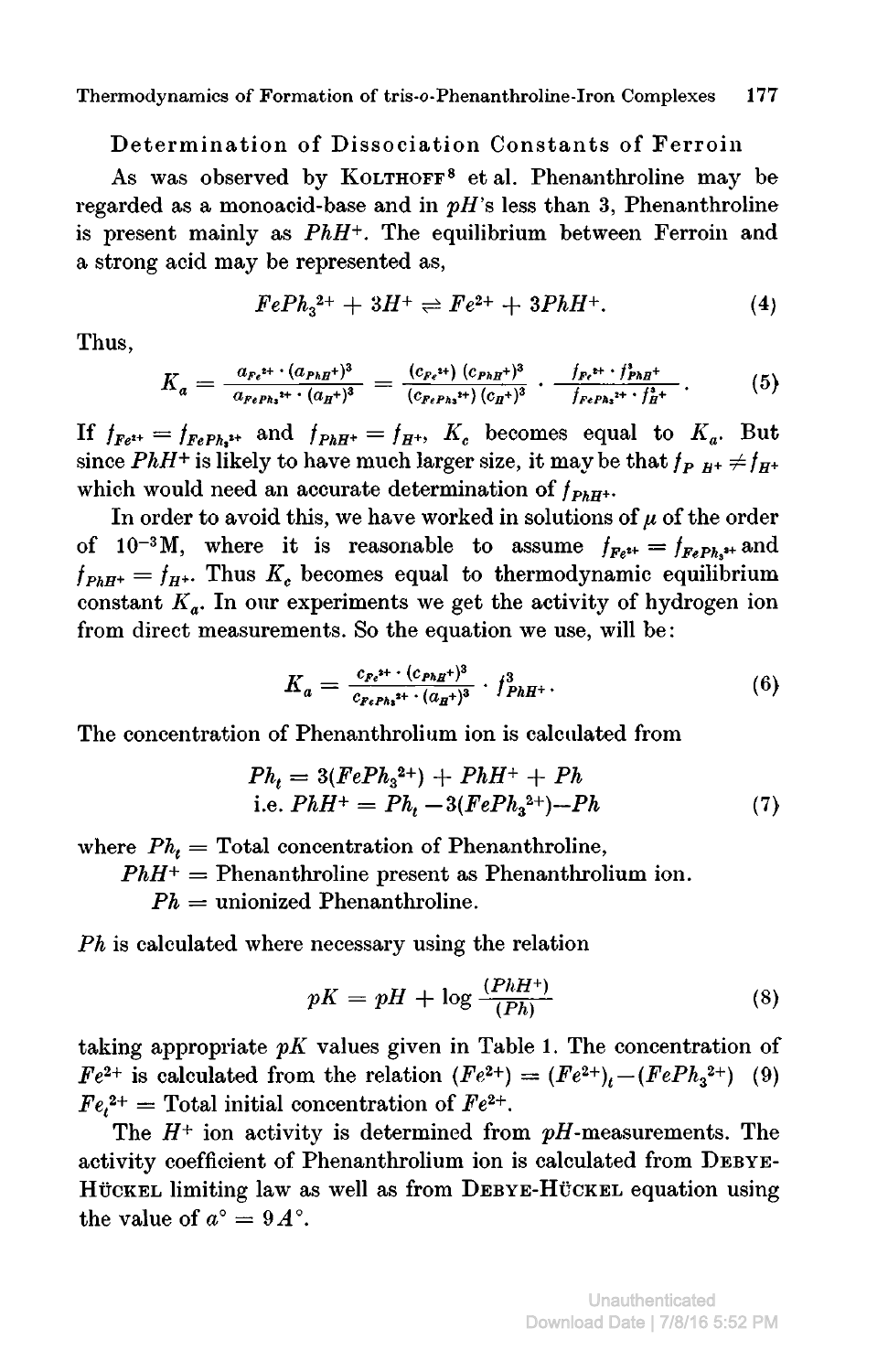|                                                                                                                                                                                                                                                                                                                         |                       | Table 1                                                                                                                                       |                                                                                                                  |                                                                                                                                                                                                                                                                                                                                                                                                             |
|-------------------------------------------------------------------------------------------------------------------------------------------------------------------------------------------------------------------------------------------------------------------------------------------------------------------------|-----------------------|-----------------------------------------------------------------------------------------------------------------------------------------------|------------------------------------------------------------------------------------------------------------------|-------------------------------------------------------------------------------------------------------------------------------------------------------------------------------------------------------------------------------------------------------------------------------------------------------------------------------------------------------------------------------------------------------------|
|                                                                                                                                                                                                                                                                                                                         |                       |                                                                                                                                               |                                                                                                                  | Thermodynamic Equilibrium Constant                                                                                                                                                                                                                                                                                                                                                                          |
| System                                                                                                                                                                                                                                                                                                                  | Temp.<br>$\mathsf{S}$ | Using Limiting DEBYE-HÜCKEL<br>equation                                                                                                       |                                                                                                                  | Using DEBYE-HÜCKEL equation with<br>$a^{\circ} = 9A^{\circ}$                                                                                                                                                                                                                                                                                                                                                |
| $PhH^+\rightleftharpoons Ph + H^+$                                                                                                                                                                                                                                                                                      | 25<br>33<br>45        | $\frac{1}{2}$ 0.00 $\pm$ 0.00 $\pm$<br>$1.702 \ (\pm 0.08) \times 10^{-5}$<br>$\frac{1}{2}$ (0.000) + $\frac{1}{2}$ (0.000)                   |                                                                                                                  | $\frac{10}{100}$ ( $\frac{10}{100}$ ) ( $\frac{4}{100}$ ) ( $\frac{4}{100}$ ) ( $\frac{4}{100}$ ) ( $\frac{4}{100}$ ) ( $\frac{4}{100}$ ) ( $\frac{4}{100}$ ) ( $\frac{4}{100}$ ) ( $\frac{4}{100}$ ) ( $\frac{4}{100}$ ) ( $\frac{4}{100}$ ) ( $\frac{4}{100}$ ) ( $\frac{4}{100}$ ) ( $\frac{4}{100}$ ) ( $\frac{4}{100}$<br>$1.377 \, (\pm 0.11) \times 10^{-5}$<br>$0.889 \, (\pm 0.05) \times 10^{-5}$ |
| $*FePh32+ + 3H+ \rightleftharpoons Fe2+ + 3PhH+$                                                                                                                                                                                                                                                                        | 25<br>45<br>33        | $12.29 \ (\pm 0.61)$<br>$4.495 (\pm 0.34)$<br>34.34 $(\pm 2.8)$                                                                               | $\times$ 10 <sup>-6</sup><br>$\times 10^{-6}$<br>$\times 10^{-6}$                                                | $12.59$ ( $\pm$ 0.63) $\times$ 10 <sup>-6</sup><br>$\times 10^{-6}$<br>$4.565 (\pm 0.35) \times 10^{-6}$<br>34.86 $(\pm 2.9)$                                                                                                                                                                                                                                                                               |
| $*FePh32+ \rightleftharpoons Fe2+ + 3Ph4$                                                                                                                                                                                                                                                                               | 25<br>33<br>45        | $5.96 \times 10^{-21}$<br>$26.44 \times 10^{-21}$<br>$169.2 \times 10^{-21}$                                                                  |                                                                                                                  | $3.20 \times 10^{-21}$<br>$14.1 \times 10^{-21}$<br>$91.0 \times 10^{-21}$                                                                                                                                                                                                                                                                                                                                  |
| * The values are average from at least 10 measurements at wavelength 510 m $\mu$ as well as 520 m $\mu$ .                                                                                                                                                                                                               |                       | Table 2                                                                                                                                       |                                                                                                                  |                                                                                                                                                                                                                                                                                                                                                                                                             |
| System                                                                                                                                                                                                                                                                                                                  |                       | $\Delta F$ at 25° in<br>Kcal/mole                                                                                                             | Kcal/mole<br>$4H$ in                                                                                             | AS in e.u.                                                                                                                                                                                                                                                                                                                                                                                                  |
| $Fe^{2+} + 3PhH^{+} \rightleftharpoons FePh3^{2+} + 3H^{+}$<br>$Fe^{2+} + 3Dipy = FeDipy_3^{2+}$<br>$Fe^{3+} + 3Dipy \rightleftharpoons FeDipy_3^{3+}$<br>$3Ph + Fe^{2+} \rightleftharpoons FePh_3^{2+}$<br>$Fe^{3+} + 3Ph = FePh33+$<br>$H^+ + Dipy \rightleftharpoons HDipy^+$<br>$Ph + H^+ \rightleftharpoons PhH^+$ |                       | $-6.90 \ (\pm 0.02)$<br>$7.28 (\pm 0.04)$<br>$-27.94 \ (\pm 0.05)$<br>$-18.81 (\pm 0.11)$<br>$-23.28$<br>$-6.09$<br>$-15.4$<br>$\overline{1}$ | $-31.32 (\pm 0.66)$<br>$-4.07 (\pm 0.25)$<br>$9.9 \ (\pm 0.80)$<br>$-19.27 (\pm 0.5)$<br>24.3<br>2.0<br>2.9<br>Ï | $29(+4.0)$<br>$-11.3 (\pm 3.5)$<br>$-40.2 (\pm 2.8)$<br>$9.5 (\pm 1.5)$<br>$\frac{3}{1}$<br>4.3<br>41.9                                                                                                                                                                                                                                                                                                     |

## 178 S. C. LAHIRI and S. ADITYA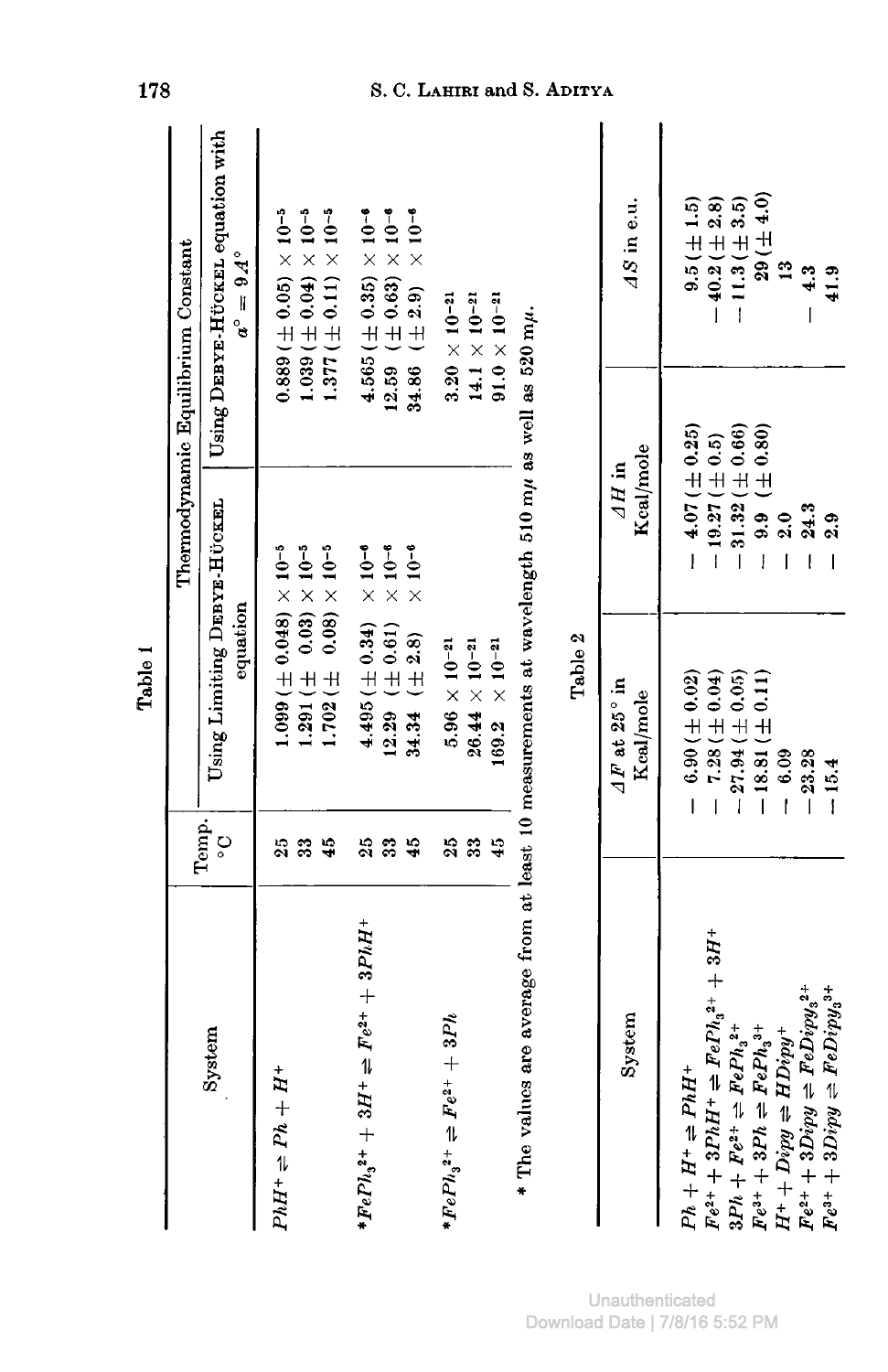From o.d. measurements concentrations of Ferroin were calculated using the extinction coefficients of Ferroin at 510 and 520 m $\mu$ 's which are 1.1342 ( $\pm$  0.0015) · 10<sup>4</sup> and 1.0765 ( $\pm$  0.0019) · 10<sup>4</sup> respectively at average temperature <sup>33</sup> °C. (It has been assumed that the extinction coefficient are unaltered at the ionic strengths of solution studied in the range of 10~3M and in the temperature range studied though the extinction coefficient changes slightly about  $0.5\%$  for the temperature range  $15^{\circ}$ C).

The equilibrium constants for the reaction (4) at different temperatures are given in the Table 1. If the equilibrium is written as

$$
FePh_3^{2+} \rightleftharpoons Fe^{2+} + 3Ph \tag{10}
$$

the dissociation constant is given by

K dissociation of Ferroin = 
$$
K_a \cdot K_T^3
$$
. (11)

The equilibrium constants are included in the same Table.

Evaluation of other Thermodynamic Properties

The  $\Delta H$ 's for the reactions (1), (4) and (10) have been determined from the slope of the plot of  $-\log K$  against 1/T.

The values of  $\Delta F$ 's of the reactions (1), (4) and (10) at different temperatures are calculated on the basis of the equation.

$$
\Delta F = -RT \ln K. \tag{12}
$$

Using these values of  $\Delta F$ 's and assuming that  $\Delta H$  is constant over the temperature range studied,  $\Delta S$  values of the reactions (1), (4) and (10) have been calculated. The values are given in Table 2.

Evaluation of the Thermodynamic Properties of Ferriin

The analogous Ferric-compound of o-Phenanthroline known as Ferriin cannot be obtained directly. It can only be obtained by oxidising the analogous iron(II) complex<sup>9</sup>.

George, Hanania and Irvine3 determined the e.m.f. of the triso-Phenanthroline Ferrous and tris-o-Phenanthroline-Ferric couple. By plotting the e.m.f. at different  $\mu$ 's against  $\frac{\mu^{1/2}}{1 + \mu^{1/2}}$  they obtained

<sup>9</sup> F. Blau, Monatsh. 19 (1898) 647.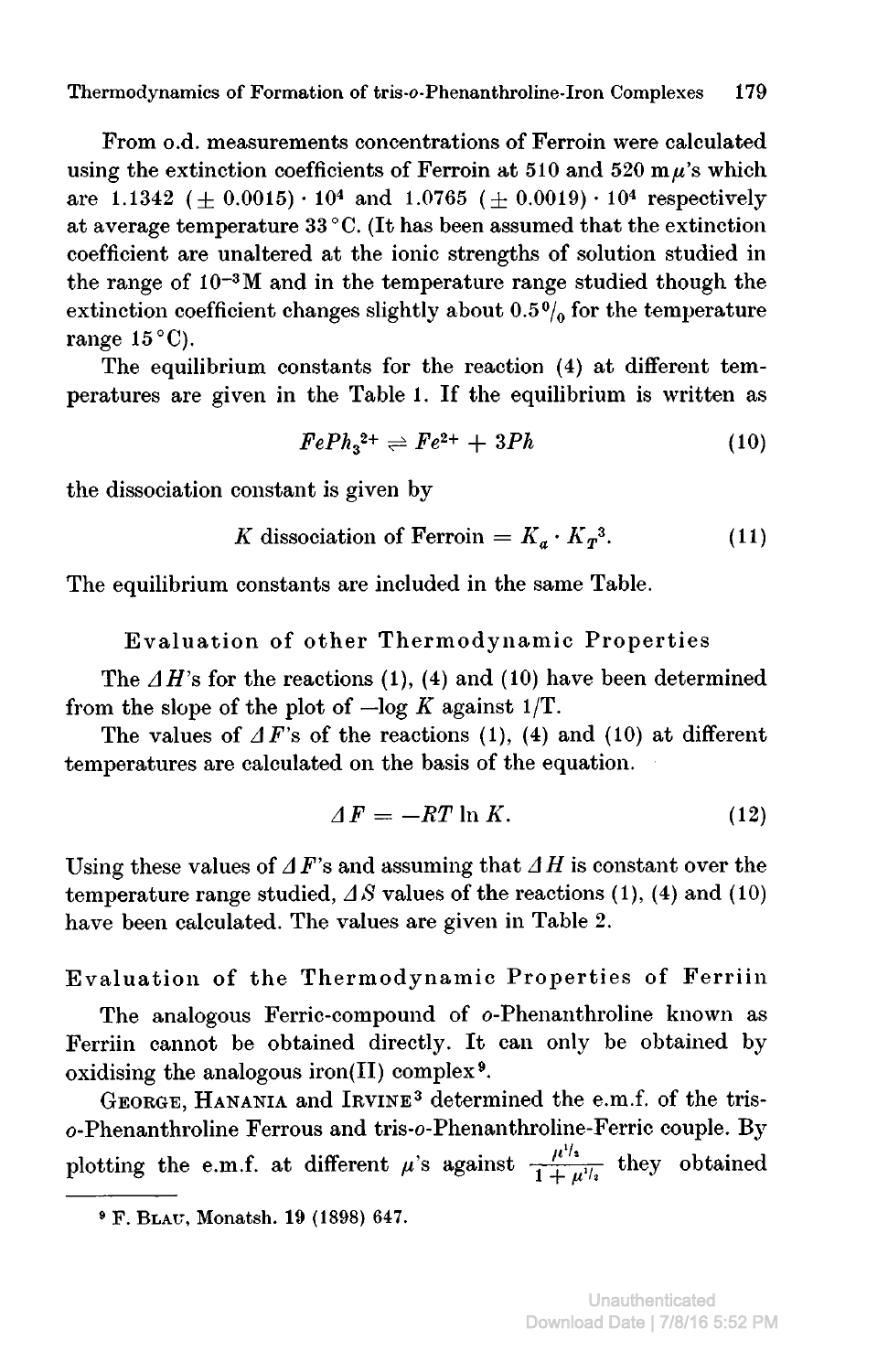a value, of  $E_0$  for the system. They measured also the variation of E.M.F. with temperature. Thus, for the reaction,

(*FePh*<sub>3</sub>)<sup>3+</sup> + 
$$
\frac{1}{2}
$$
 *H*<sub>2</sub>  $\rightleftharpoons$  (*FePh*<sub>3</sub>)<sup>2+</sup> + *H*<sup>+</sup> (13)

they give for  $\Delta F$ ,  $-26.5$  ( $\pm$  0.1) Kcal/mole,  $\Delta H$ ,  $-32.7$  ( $\pm$  0.5) Kcal mole<sup>-1</sup> and  $\Delta S$  a value of  $-20.8$  ( $\pm$  2.0) e.u. using the values of  $\Delta F$ ,  $\Delta H$  and  $\Delta S$  for  $\frac{1}{2}H_2\rightarrow H^+$ , they got for  $\overline{S}_0(FePh_3)^{2+} - \overline{S}_0$  $(FePh_3)^{3+}$  a value of  $-5.2$  ( $\pm$  2.0) e.u.

They did not have the  $\Delta F$ ,  $\Delta H$  and  $\Delta S$  for ferrous-orthophenanthroline available at hand. Now if we combine these with our values for ferrous-orthophenanthroline complex, we can have the  $\Delta F$ ,  $\Delta H$  and  $\Delta S$  for ferric orthophenanthroline complex. These are also given in the Table.

We have included in the Table, the thermodynamic functions for Ferrous and Ferric dipyridyl complexes for comparison<sup>3,10</sup>.

### **Discussions**

It is seen that in the case of  $PhH^+$  ion, spectrophotometric value obtained agrees well with the value obtained by KOLTHOFF and co-workers<sup>8</sup> from conductometric methods and  $\Delta H$  and  $\Delta S$  values of the present determination agree well with the values obtained by potentiometric method<sup>2</sup> although the values of  $-\log K$  at 25°C is little too low (4.857).

The value of log  $K_{\text{stab}}$  we report in the present work is 5.05 at 25°C.

The stability constant of  $FePh<sub>3</sub><sup>2+</sup>$  at 25°C has been determined by a number of workers. KOLTHOFF and co-workers<sup>8</sup> give a value of 21.301 for log  $K_{\text{stab}}$  of  $FePH_3^{2+}$  complex. These investigators worked in <sup>a</sup> medium of high ionic strength. To get the thermodynamic constant they used the activity coefficients of  $PhH^+$  which they determined from  $pH$ -measurements of 1:1 mixture of Ph and PhH+ in varying concentration of KCl. These workers themselves admit that this is subject to liquid-junction potential. We examined these data more critically as, surprisingly enough,  $f_{PhH+}$  is reported to be much smaller than  $f_{H^+}$ . The Phenanthroline being a large molecule, we would expect larger  $a_{PhH^+}^{\circ}$  (ion-size parameter) values for Phenanthroline

J. H. Baxendale and P. George, Trans. Faraday Soc. <sup>55</sup> (1950) 46.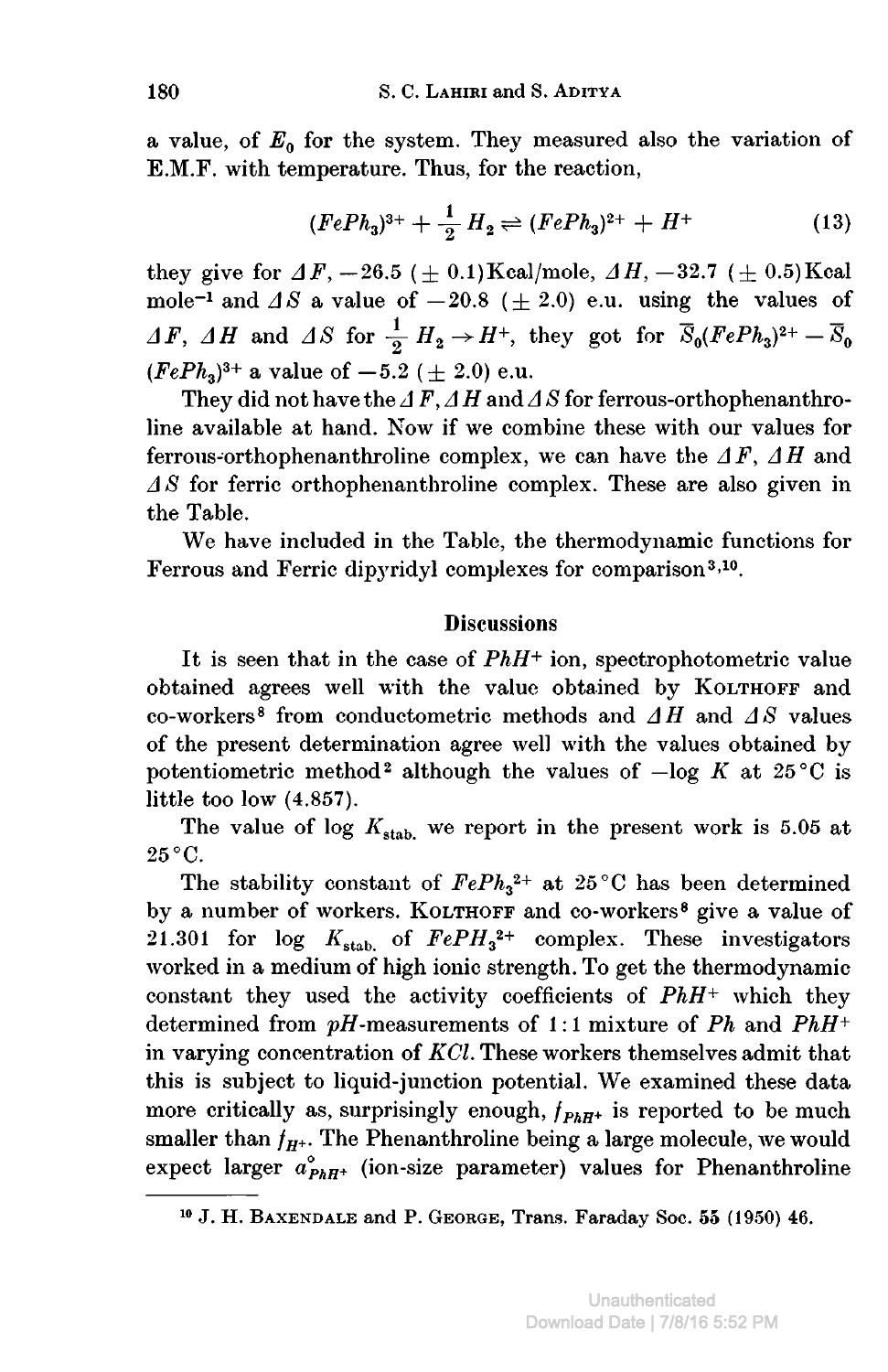than Hydrogen and as such a larger  $f$  on the basis of the equation  $-\text{log } f_i = \frac{Az_i^2 + \mu^{1/2}}{1 + Ba^{\circ}\mu^{1/2}}$  . To have an idea about  $a^{\circ}$ , we calculate  $a^{\circ}$  on the basis of the above equation using KOLTHOFF and co-workers' values of  $f_{PhH^{++}}$ . These values give for  $a^{\circ}$  values varying between 1.5 $A^{\circ}$  to 8.5 $A^{\circ}$ . So we prefer to use the assumption  $f_{H^{+}} = \overline{f}_{PhH^{+}}$ .

In their calculation of the thermodynamic  $K_a$  for  $PhH^+$ , KOLTHOFF and co-workers themselves preferred to use the assumption that activity co-efficient of  $PhH^+$  ion is equal to that of  $H^+$  ion in dilute solution.

If this assumption is used, their results give 20.64 for log  $K_{\text{stab}}$ although the standard deviation is high.

Cook and Long11 determined the constant by radioactive tracer method. They used the activity coefficient values of KOLTHOFF and coworkers and reported for the log  $K_{stab}$  a value 21.155. If these are recalculated on the basis of assumption that  $f_{H^+} = f_{PhH^+}$ , it becomes 20.77.

Irving and co-workers1 determined the stability constant by partition technique and report a value of 21.15 for log  $K_{\text{stab}}$  at ionic strength of  $0.1 M KCl$ . On the basis of the present assumption  $f_{H^+} = f_{PhH^+}$ , this becomes 20.90. for log  $K_{stab}$ , (thermodynamic)-

Thus on the basis of the same assumption regarding the activity coefficient, we have 20.90 (Irving et al.), 20.77 (Cook and Long), 20.64 (Kolthoff et al.) and 20.55 in the present determination for the value of log  $K_{stab}$  at 25 °C by a different technique. Although we would be happy to get better agreement between determinations by different techniques and also between workers, considering the various limitations, we would take the agreement to be good.

The thermodynamic functions given in the Table show some generalisations. Like the dipyridyl complexes of  $Fe^{2+}$  and  $Fe^{3+}$ , the formation of  $FePh<sub>3</sub><sup>2+</sup>$  is highly exothermic while the entropy factor is unfavourable and in the case of Ferric complexes the main factor is the entropy effect. Entropy change in complex formation as is known due to decrease in number of ions, partial neutralisation of electric charge and displacement of water from the hydration sphere. This last factor is apparently the cause of difference in the entropy of formation of  $FePh<sub>3</sub><sup>2+</sup>$  and  $FePh<sub>3</sub><sup>3+</sup>$ . If we picture it by means of thermochemical cycle, we get:

 $S_{\text{complex}} = \Delta S_g$  complex  $+ \Delta S_h$  complex  $- S_{hM} - n \Delta S_L$ . (14) <sup>11</sup> C. M. Cook and F. A. Long, J. Amer. ehem. Soc. 73 (1951) 4119.